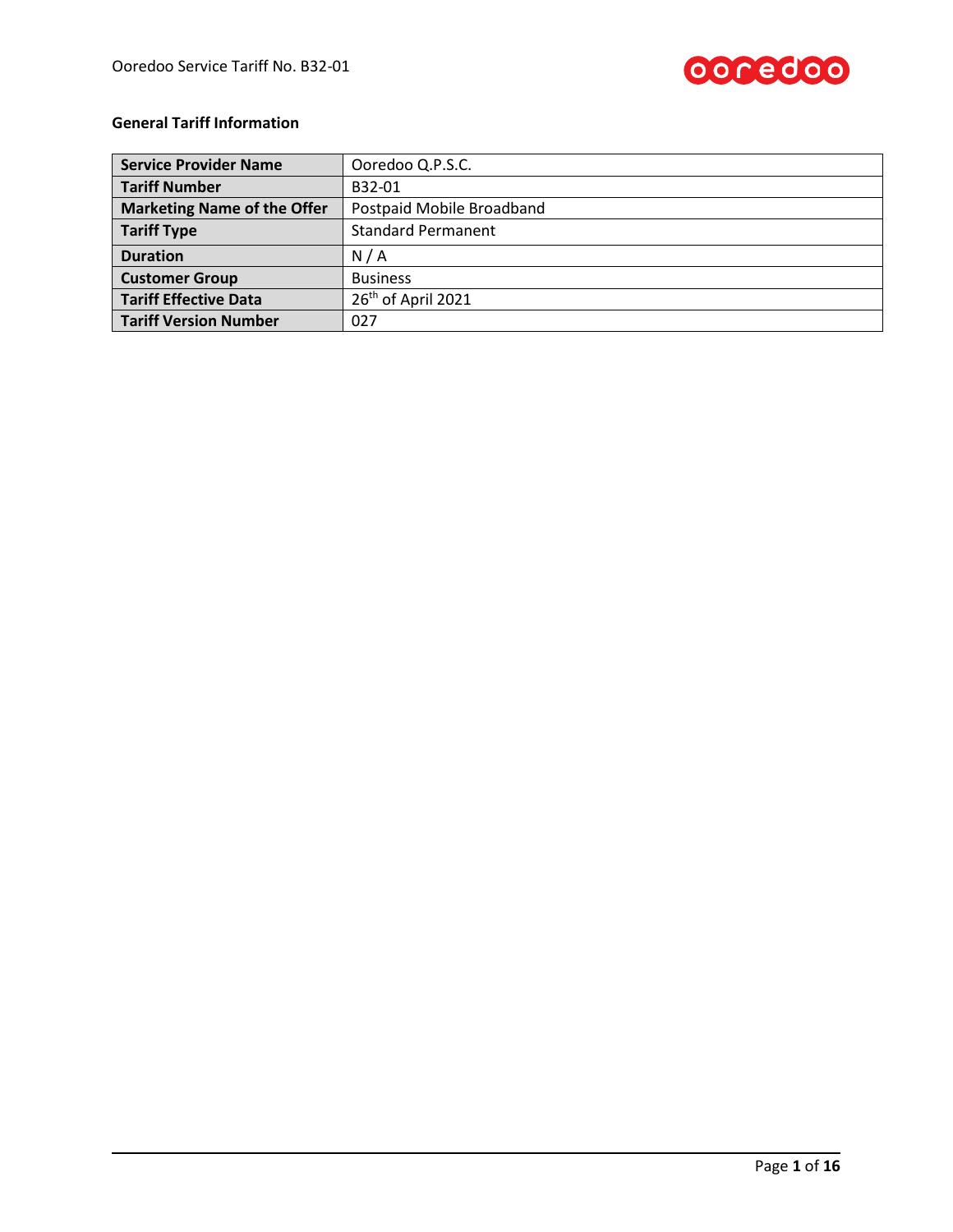

# **1. Definitions**

- **1.1.** APN: Access Point Name.
- **1.2.** Bearer Services Services used for transporting data over the network.
- **1.3.** CRA: Communications Regulatory Authority
- **1.4.** Data Device Data modem i.e. a USB modem, PCMCIA data card or laptop embedded modem.
- **1.5.** Data Device Rating Maximum speed of device defined in Mbps (Mega Bits per second).
- **1.6.** Data Only SIM A SIM which only allows data access only (i.e. No voice access). For use in a data device such as a USB modem, PC Data card or embedded in a laptop.
- **1.7.** GT&C: refers to General Terms and Conditions for the Provision of Consumers Telecommunications Services or to the Master Services Agreement for Business Services.
- **1.8.** Mobile Broadband The data service which enables, by using one or more bearer services, the subscriber to download and/or upload information.
- **1.9.** Network The telecommunications systems utilized by Ooredoo in providing the Mobile Broadband service.
- **1.10.** Subscriber –The person or entity that enters into an agreement with Ooredoo to receive and pay for service.
- **1.11.** Unlimited Defined as uncapped download and upload data.
- **1.12.** VPN: Virtual Private Network.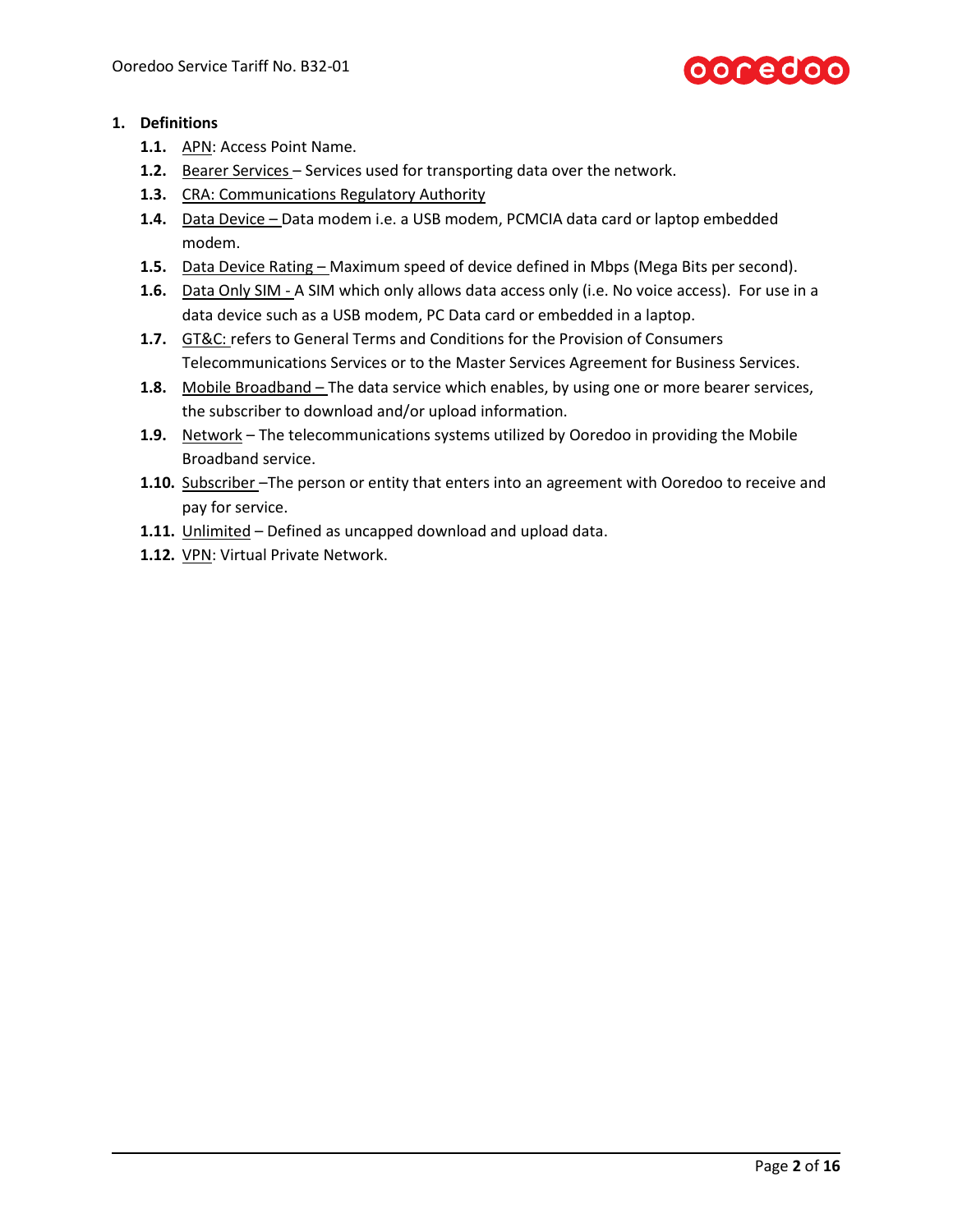

# **2. Tariff Terms and Conditions**

- **2.1.** This tariff is for a permanent standard service. This tariff is neither a special promotion nor a readjustment.
- **2.2.** This tariff contains rates and charges applicable to the Postpaid Mobile Broadband service.
- **2.3.** This tariff will be effective as of the date established in this tariff and will automatically cease being effective if, subject to CRA approval, Ooredoo publishes a new tariff for this service or publishes notification on its webpage that this tariff is no longer effective.
- **2.4.** From time to time, and subject to CRA approval, Ooredoo may publish promotions and readjustments on its webpage or by other means. Such promotions and readjustments will automatically modify this tariff as specified by Ooredoo as of the date Ooredoo publishes such promotions or readjustments.
- **2.5.** These terms and conditions are in addition to the terms and conditions specified in other tariffs and/or the GT&C where referenced.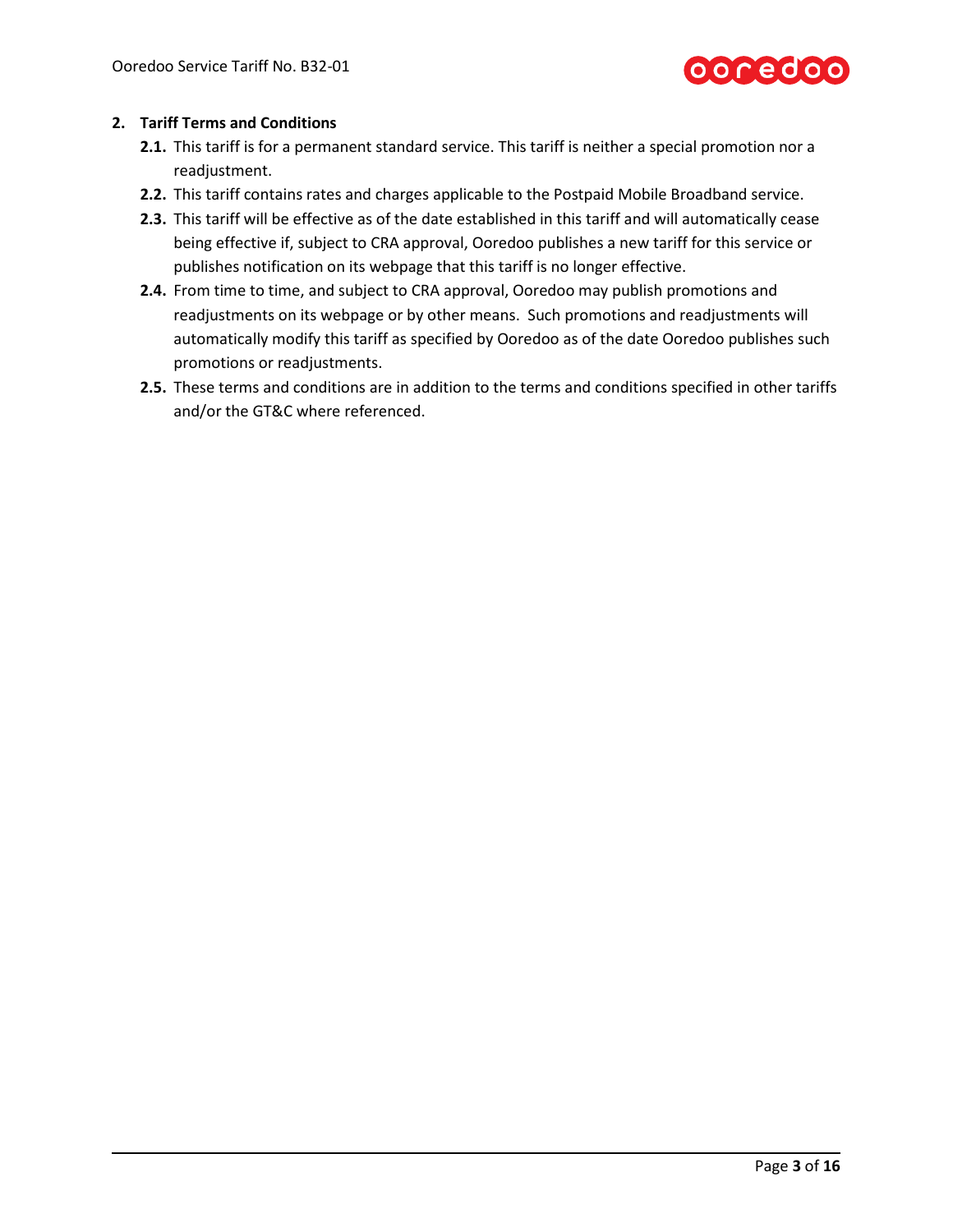

## **3. Service Description:**

- **3.1.** The Postpaid Mobile Broadband service facilitates wireless broadband network access including access to the internet for consumers. The service is provided via a 'data-only' SIM card used directly in a subscriber's device (e.g. tablet, MIFI, USB modem, etc.).
- **3.2. Minimum Service Period:** The minimum service period for the Mobile Broadband Service is three (3) months commencing from the date of activation of service unless the customer subscribes to a mobile saver plan.
- **3.3. Service validity**: The Post-Paid Mobile Service will continue to be active and valid subject to payment of the Subscriber's bill at the end of each monthly billing cycle.
- <span id="page-3-0"></span>**3.4. Coverage**: The coverage for the various technologies (e.g. 3G, HSDPA, HSUPA, 4G/LTE, etc) can be found on the Ooredoo website.

## **3.5. Speed Achieved:**

- **3.5.1.** Speed achieved is dependent on the network and data device rating.
- **3.5.2.** The available network speed is best efforts and dependent on the subscriber's coverage, distance from the base station and current usage load on the cell.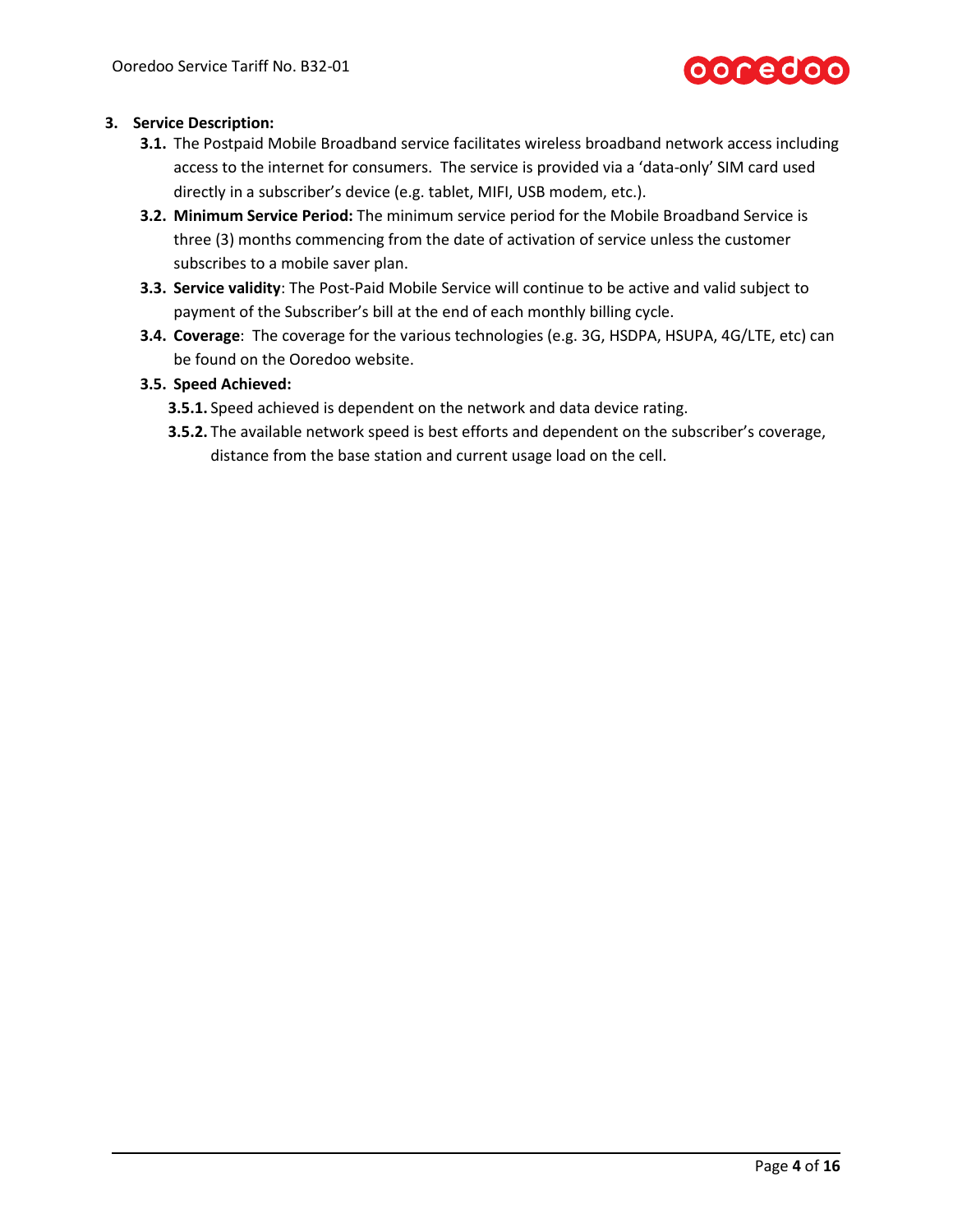# **poredoo**

# **4. Plans, Service Features and Charge Rates**

# **4.1. Postpaid Mobile Broadband Bundles**

# **4.1.1. Conditions**

- **4.1.1.1.** Customers will receive a mobile data usage sheet within their monthly postpaid bill. This will detail all mobile data usage in excess of that customer's data allowance, and any applicable charges for this excess usage.
- **4.1.1.2.** Both downloaded and uploaded data are accounted for in the subscriber's usage.
- **4.1.1.3.** The subscriber will be subject to the monthly recurring charge irrespective of whether the subscriber consumes their monthly data usage allowance/bundle.
- **4.1.1.4.** The subscriber will receive an SMS message in both English and Arabic to notify the subscriber when they have: i) utilised 80% of their bundle limit, and ii) exceeded their bundle limit.
- **4.1.1.5.** Once the subscriber exceeds the monthly data usage allowance/bundle limit, the subscriber will be charged the 'Out of Bundle' usage rate multiplied by the subscriber's excess usage per month rounded to the nearest MB.
- **4.1.1.6.** The subscriber may not rollover any unused data allowance to the next charging period.
- **4.1.1.7.** The subscriber may move from one bundle to another at the end of the charging period.

The Subscriber can restore the speed by purchasing one of the following:

- QR 50 Add-on to Add extra allowance as recurring or one-time during a billing period.
- Fair Usage Policy (FUP): After the speed booster expires or the customer consume the data pack allowance, the speed will be lowered according to the selected packs.
- **4.1.1.8.** The subscriber may transfer the service to another subscriber.
- **4.1.1.9.** To active the 4G/LTE services customers will need to send "4G" to 114 to activate the 4G Key.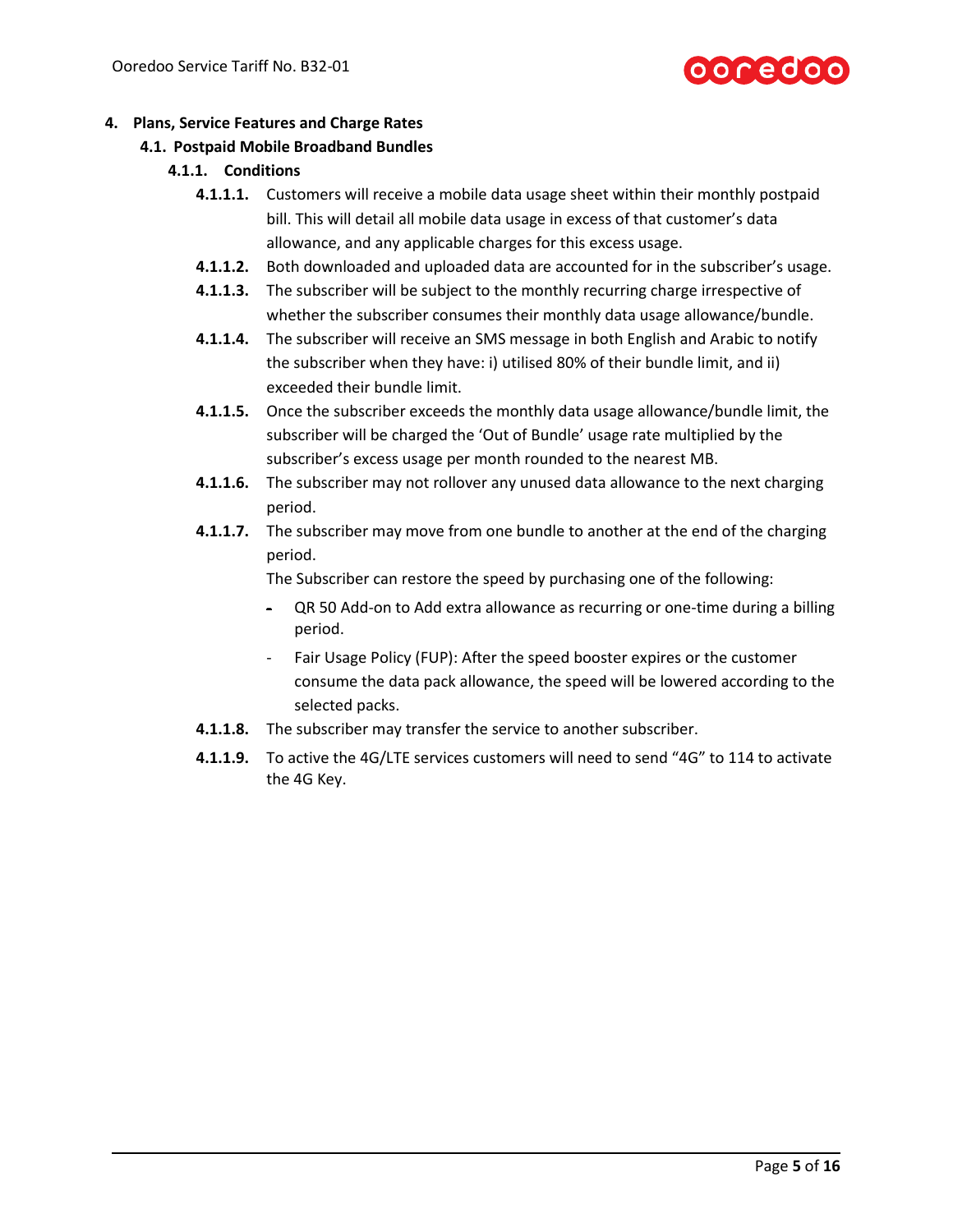

# **4.1.2 Endless Internet Packs**

**4.1.2.1 Description:** The Endless Data Pack will have unique feature where customers will not be charged for out of bundle charges when subscribing to these packs.

| <b>Mobile Broadband Pack</b>                             | <b>Monthly Charge (QAR)</b> | <b>Bundle allowance (GB)</b> |
|----------------------------------------------------------|-----------------------------|------------------------------|
| <b>MBB Endless 90</b>                                    | 100                         |                              |
| MBB Endless 120                                          | 132                         |                              |
| <b>MBB Unlimited Lite*</b>                               | 250                         | 60                           |
| <b>MBB Unlimited Standard</b>                            | 350                         | 200                          |
| $MAPR$ Unlimited $MAY**$<br><del>ivido umimacu mrv</del> | 500                         | 400                          |

*These Packs are available for subscription from 22nd of November 2018.*

*(1) MBB Unlimited Lite Fair Usage Policy (FUP): After consuming 100 GB in a given bill cycle, the maximum data transfer speed will be reduced to 1Mbps. After reaching 400GB in a given bill cycle, the maximum data transfer speed will be reduced to 64Kbps.*

*(2) MBB Unlimited Standard Fair Usage Policy (FUP): After consuming 200 GB in a given bill cycle, the maximum data transfer speed will be reduced to 15 Mbps. After reaching 400 GB in a given bill cycile, the maximum data transfer speed will be reduced to 64 Kbps.*

*(3) MBB Unlimited MAX Fair Usage Policy (FUP): After consuming 500 GB in a given bill cycle, the maximum data transfer speed will be reduced to 64Kbps.*

# **4.1.2.2 Conditions:**

- **4.1.2.2.1** Subscribers to these packs will not have any more out of bundle charges when they consumed the data allowance within these packs.
- **4.1.2.2.2** Once reaching the data allowance, subscribers can still use internet data. However, the data speed will be reduced to the lever of up to 64 Kbps.
- **4.1.2.2.3** Subscriber can restore the speed by purchasing the speed boosters **(4.1.1.8)**, top up with Data Scratch Card or wait until the next bill cycle

# **4.1.3 New Mobile Broadband 5G plans**

**4.1.3.1 Description:** The New Mobile Broadband 5G plans will have unique feature where customers will not be charged for out of bundle charges when subscribing to these packs. In addition, the plans are 5G enabled (depends on the device the customer's using).

|                     |                                | Data SIM<br>S | Data SIM<br>M | Data SIM<br>L | Data SIM<br><b>XL</b> | Data SIM 5G<br><b>Business</b><br><b>MAX</b> |
|---------------------|--------------------------------|---------------|---------------|---------------|-----------------------|----------------------------------------------|
| Monthly Rental (QR) |                                | 110           | 180           | 300           | 385                   | 500                                          |
| Local               |                                | Endless       | Endless       | Endless       | Endless               | Endless                                      |
| Data<br>Allowance   | <b>Full Speed</b><br>Allowance | $10$ GB       | 25 GB         | $100$ GB      | $200$ GB              | 500 GB                                       |

**4.1.3.2 Charges:** The following table are the New Mobile Broadband 5G plans: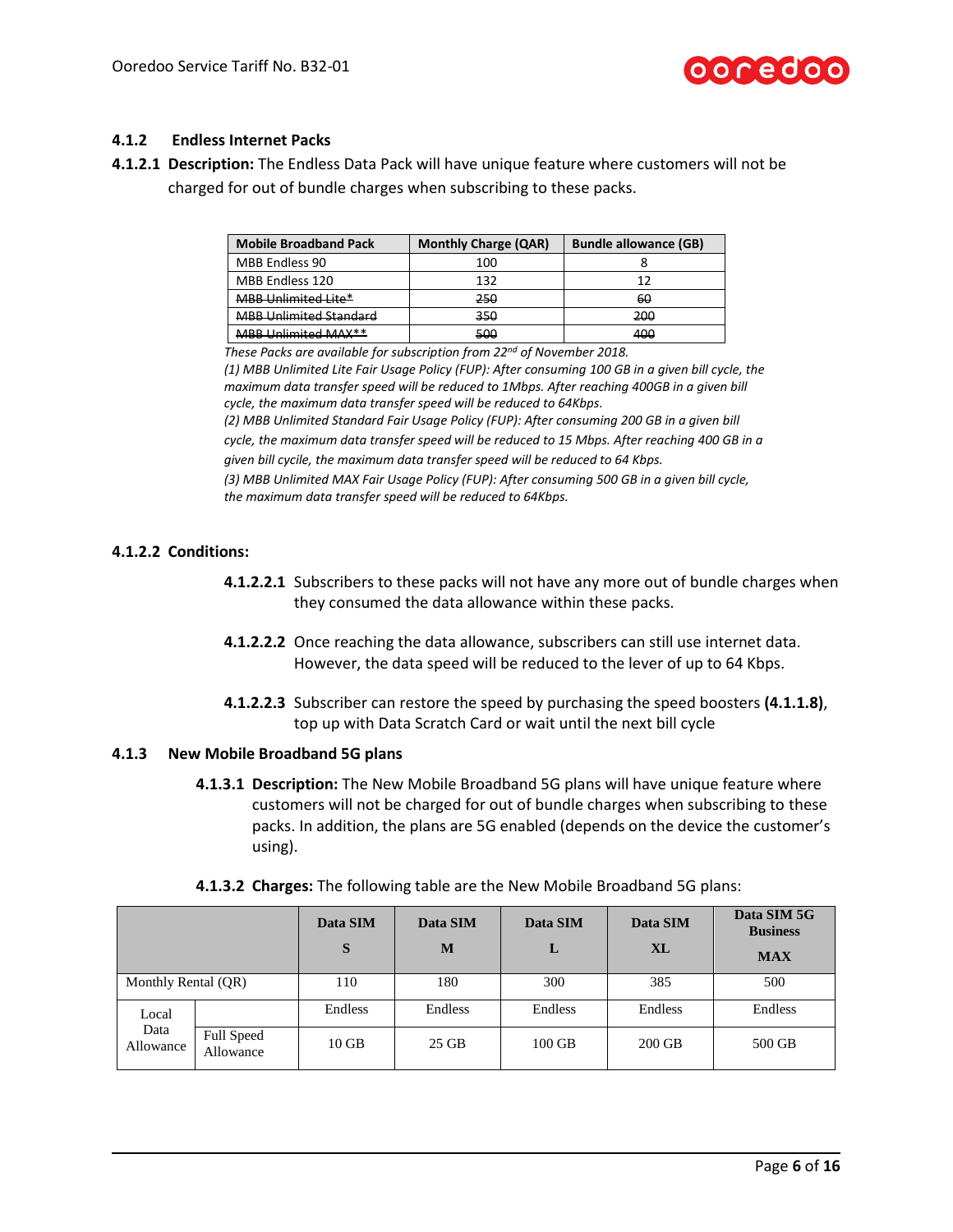

| <b>Unlimited Data</b><br>at Lower<br>Speed<br>(up to) | 64kbps                      | 128kbps | 1Mbps                   | 1Mbps                            | 20Mbps |
|-------------------------------------------------------|-----------------------------|---------|-------------------------|----------------------------------|--------|
|                                                       |                             |         |                         |                                  |        |
| Non-Telecom Benefits                                  | Monthly Subscribtion to     |         | Monthly Subscribtion to |                                  |        |
|                                                       | Urban Point;                |         | Urban Point;            |                                  |        |
|                                                       | <b>StarzPlay or ErosNow</b> |         |                         | <b>StarzPlay or BeIN Connect</b> |        |
|                                                       |                             |         |                         |                                  |        |
| Add-ons                                               |                             |         |                         |                                  |        |
| Local Data Pack $50 - QR 50$                          | 4 GB                        | 15 GB   | 50 GB                   | $100$ GB                         | 250 GB |

# **4.1.3.3 Conditions:**

**4.1.3.3.1** All Data SIM Packs will have 5G feature enabled

- **4.1.3.3.2 Data SIM – S:** After reaching 10GB in a given bill cycle, the maximum data transfer speed will be reduced to 64Kbps.
- **4.1.3.3.3 Data SIM – M:** After reaching 25GB in a given bill cycle, the maximum data transfer speed will be reduced to 128Kbps.
- **4.1.3.3.4 5G Data Pack – L:** After consuming 100 GB in a given bill cycle, the maximum data transfer speed will be reduced to 1Mbps.
- **4.1.3.3.5 5G Data Pack – XL:** After consuming 200 GB in a given bill cycle, the maximum data transfer speed will be reduced to 2 Mbps.
- **4.1.3.3.6 5G Data Pack – MAX:** After consuming 500 GB in a given bill cycle, the maximum data transfer speed will be reduced to 20 Mbps.
- **4.1.3.3.7** Customer can restore local data to full speed by subscribing to Local Data 50 add-on or top up with Data Recharge Cards.
- **4.1.3.3.8** Pack and Add-on allowances cannot be carried over to the next monthly bill cycle.
- **4.1.3.3.9** Ooredoo have the right to change or remove any of the benefit content without giving customers 30 days' notice.

#### **4.2 Mobile Data Scratch Card Vouchers "Data Recharge"**

- **4.2.2 Description:** This service feature that allow as users to browse the internet and WAP sites over their mobile device
- **4.2.3 Conditions:**
- **4.3.2.1.** Customers required entering the digit code via SMS or USSD to add Mobile Data.
- **4.3.2.2.** Scratch Card Vouchers will be consumed first if the customer has an existing Mobile Data Pack.
- **4.3.2.3.** Customer will resume their Mobile Data Pack or to the standard Pay As You Surf rate when the data allowance or validity is completed
- **4.3.3. Charges**: Optional Subscription Packs are offered in the following defined packages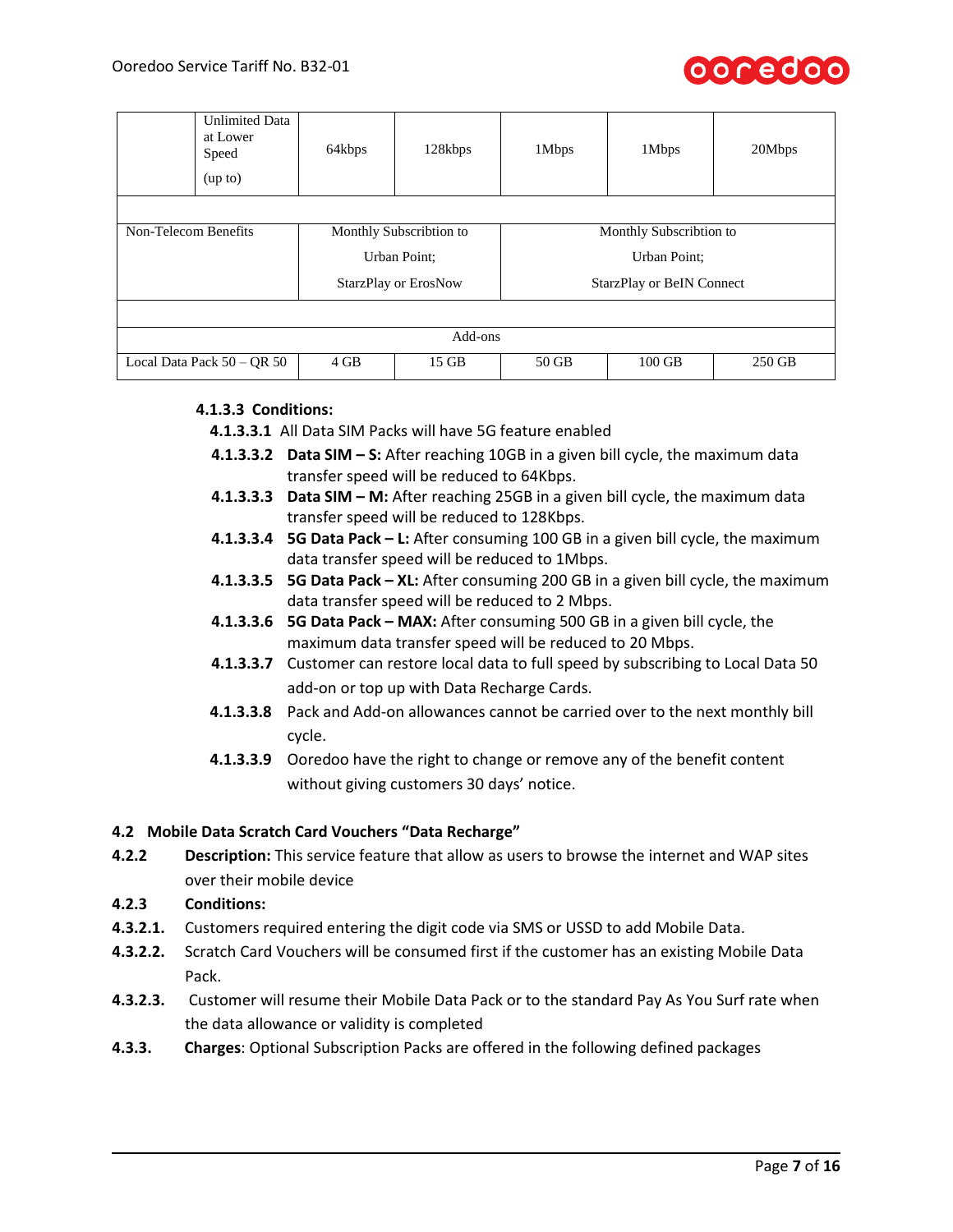

| Data Recharge         | <b>Amount (MB)</b> | Price (QAR) | Validity |
|-----------------------|--------------------|-------------|----------|
| Mobile Internet 100MB | 500                | 10          | $1$ day* |
| Mobile Internet 500MB | 1000               | 30          | 14 days  |
| Mobile Internet 1GB   | 2,500              | 60          | 28 days  |
| Mobile Internet 3GB   | 4,000              | 80          | 28 days  |
| Mobile Internet 6 GB  | 7,000              | 100         | 28 days  |
| Mobile Internet 10 GB | 14,000             | 150         | 28 days  |
| Mobile Internet 15 GB | 20,000             | 200         | 42 days  |

\* On the day of activation until midnight

#### **4.3 Short Message Service (SMS)**

- **4.4.1. Description:** A service feature that allows the subscriber to send a text message to another handset (also referred to as text messaging)
- **4.4.2. Charging:** Normal national SMS charges as contained in Ooredoo Service Tariff C10-01, Postpaid Mobile Services will apply to any SMS messages sent using the subscriber's data-only SIM card

### **4.4 International data roaming**

**4.4.2 Description:** International mobile internet allows Users to enjoy access to mobile internet services while roaming

#### **4.4.3 Conditions:**

- **4.4.3.1** The Mobile Broadband Service is available outside of Qatar only in locations where Ooredoo has a roaming agreement in place. Usage outside of Qatar will be subject to roaming charges for all incoming and outgoing downloads, uploads and messages at the applicable roaming rate for the country in which the Service was provided as listed in Ooredoo Service Tariff C10-01, Postpaid Mobile Services, and via the Ooredoo website.
- **4.4.3.2** Roaming is offered by Ooredoo's international roaming partners. Ooredoo is not responsible for quality of service or coverage made available to Users while Roaming.
- **4.4.3.3** Roaming coverage may change without notice. Ooredoo is not responsible for those networks and services that are not available while roaming and does not make any representations regarding the quality of service while roaming.
- **4.4.3.4** Customers have the option to bar the roaming element of the service, instructions for which can be obtained by visiting any Ooredoo retail outlet, calling the Ooredoo Customer Service Centre or via the Ooredoo website.

#### **4.4.4 Charging:**

- **4.4.4.1** Use of the Service while roaming outside Qatar is charged at the GPRS roaming rates contained in Ooredoo Service Tariff C10-01, Postpaid Mobile Services.
- **4.4.4.2** Roaming data usage will not be deducted from any allowance or bundle that a Subscriber may have active on their service. All Roaming data usage is charged at the applicable rate indicated on Ooredoo Service Tariff C10-01 Postpaid Mobile Services

#### **4.5 Shahry Saver Key**

**4.5.2 Description:** Customers can subscribe for QAR 10 per month extra on their monthly rental and be eligible for the 'Shahry Saver Key'. This key will allow the subscribers to make outgoing local calls, international and roaming calls**.**

#### **4.5.3 Charges:**

**4.5.3.1** The local calls will be charged at the standard rate per minute. (listed in Ooredoo Service Tariff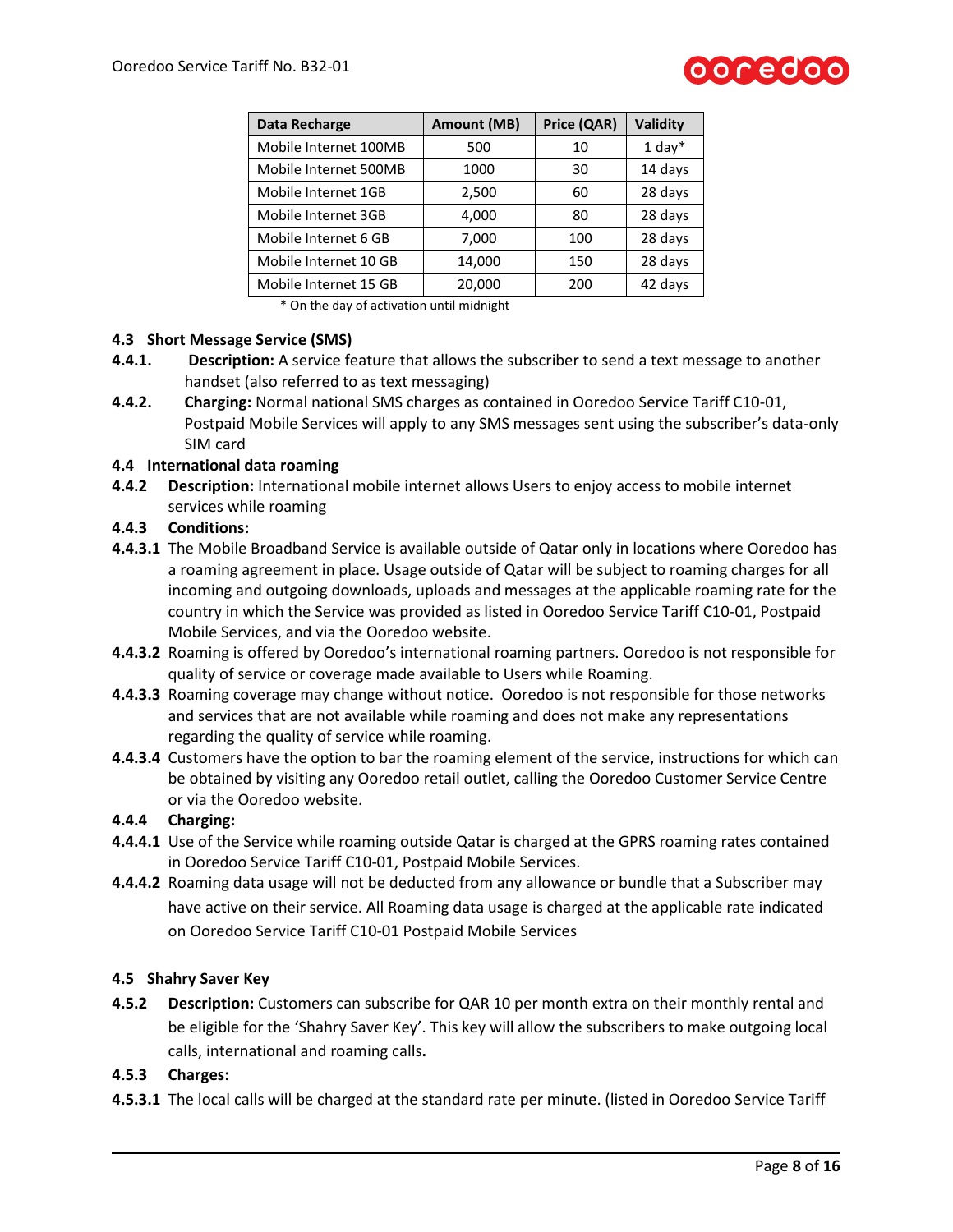

B03-01).

- **4.5.3.2** The international calls will be charged at the standard rate per minute depending on the destination (listed in Ooredoo Service Tariff B03-01) with the exception to the following 15 countries:
- **4.5.3.3** The roaming calls will be charged at the standard rate per minute depending on the country and the network the subscriber is in (listed Ooredoo Service Tariff B03-01)
- **4.5.4 Conditions:** Customers will need to text SSK to the short code 114 to enable the service. The customer can opt-out from the service by texting "STOP SSK" to the short code 114

| <b>International Destination</b>              | Rate (QAR/minute) |
|-----------------------------------------------|-------------------|
| India                                         | 0.15              |
| Bangladesh                                    | 0.25              |
| Indonesia                                     | 0.30              |
| Egypt                                         | 0.45              |
| Nepal (Nepal Telecom)                         | 0.25              |
| Philippines, KSA, UAE, Pakistan, Nepal (other |                   |
| networks), Syria, Sudan, Turkey, Thailand and | 0.55              |
| Sri Lanka                                     |                   |

# **4.6 Temporary solution for Fiber Customer**

- **4.6.1 Description:** Ooredoo will provide a Mobile Broadband with Unlimited pack as temporary solution for customers who applied to fiber or copper services. The customer can sign for this pack until the fiber or copper services are provided.
- **4.6.2 Charging:** Ooredoo will be renting a MyFi device to the customer for free until the fiber or copper services are provided. The rental fee for the unlimited pack will be QAR 200.

# **4.6.3 Conditions:**

- **4.6.3.1** Once the fiber services are installed, the Mobile Broadband will be deactivated.
- **4.6.3.2** The customer has to return the Myfi device to any Ooredoo shop within 14 days. If the customer did not return the device to any Ooredoo Shop within 14 days, the customer will be charged for a full price of the device.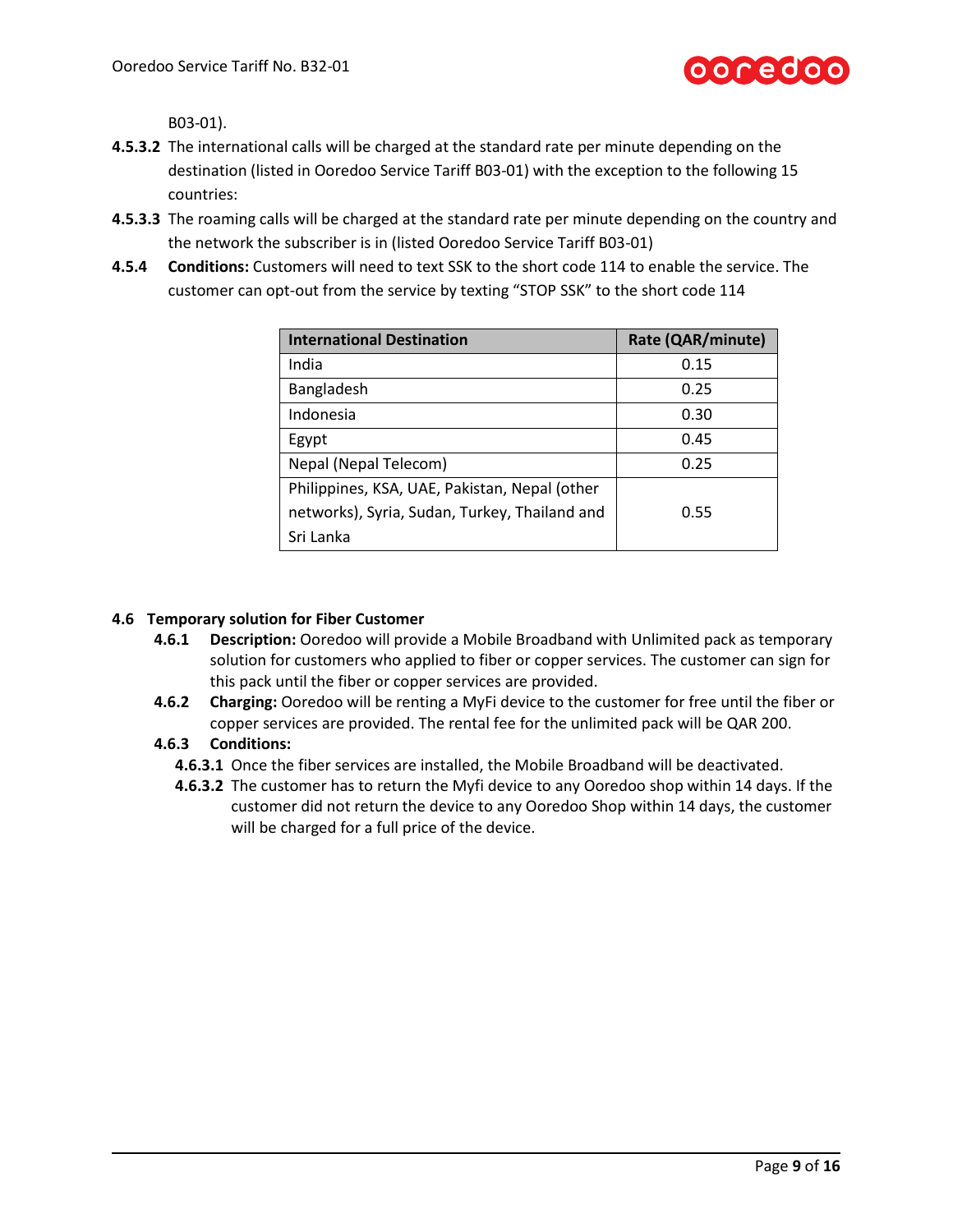

# **4.7 New Aamali MBB 5G Plans**

- **4.7.1 Descriptions:** The New Aamali Plans have 5G enabled (depends on the device the customer's using) and a unique feature where customers will not be charged for out of bundle charges when subscribing to these packs.
- **4.7.2 Charging:** The following table are the New Aamali MBB plans:

|                             | Gold             | <b>Titanium</b> | <b>Platinum</b> | <b>Executive</b>         | <b>Extreme</b>           |
|-----------------------------|------------------|-----------------|-----------------|--------------------------|--------------------------|
| <b>Monthly rental (QAR)</b> | 150              | 300             | 500             | 750                      | 1,500                    |
| <b>Endless local data</b>   | 30 GB            | 100 GB          | 500 GB          | $1$ TB                   | 2 TB                     |
| <b>Throttling Speed</b>     | 1 Mbps           | 1 Mbps          | 10 Mbps         | 15 Mbps                  | 20 Mbps                  |
| Add-on QR 25                | 10 <sub>GB</sub> | 25 GB           | -               | $\overline{\phantom{a}}$ | $\overline{\phantom{a}}$ |
| Add-on QR 50                | 20 GB            | 50 GB           | 100 GB          | 150 GB                   | 200 GB                   |

|                             | <b>Basic</b> | <b>Plus</b>              | Pro     | <b>Bronze</b> | <b>Silver</b>   |
|-----------------------------|--------------|--------------------------|---------|---------------|-----------------|
| <b>Monthly rental (QAR)</b> | 45           | 90                       | 100     | 275           | 340             |
| <b>Endless local data</b>   | 5 GB         | 10 <sub>GB</sub>         | 12 GB   | 100 GB @5Mbps | 200 GB @15 Mbps |
| <b>Throttling Speed</b>     | 64 Kbps      | 64 Kbps                  | 64 Kbps | 200 GB @2Mbps | 800 GB @1Mbps   |
| <b>2nd Throttling Speed</b> | -            | $\overline{\phantom{0}}$ | ۰       | 64 Kbps       | 64 Kbps         |
| Add-on QAR 25               | 2 GB         | 4 GB                     | 6 GB    | 25 GB         | 50 GB           |
| Add-on QAR 50               | 4 GB         | 8 GB                     | 12 GB   | 50 GB         | 100 GB          |

#### **4.7.3 Conditions:**

- **4.7.3.1** All Aamali Data SIM Packs will have 5G feature enabled
- **4.7.3.2 Data SIM Gold:** After reaching 30GB in a given bill cycle, the maximum data transfer speed will be reduced to 1Mbps.
- **4.7.3.3 Data SIM Titanium:** After reaching 100GB in a given bill cycle, the maximum data transfer speed will be reduced to 1Mbps.
- **4.7.3.4 Data SIM Platinum:** After consuming 500 GB in a given bill cycle, the maximum data transfer speed will be reduced to 10Mbps.
- **4.7.3.5 Data SIM Executive:** After consuming 1TB in a given bill cycle, the maximum data transfer speed will be reduced to 15 Mbps.
- **4.7.3.6 Data SIM Extreme:** After consuming 2 TB in a given bill cycle, the maximum data transfer speed will be reduced to 20 Mbps.
- **4.7.3.7 Data SIM Basic:** After consuming 5 GB in a given bill cycle, the maximum data transfer speed will be reduced to 64 Kbps.
- **4.7.3.8 Data SIM Plus:** After consuming 10 GB in a given bill cycle, the maximum data transfer speed will be reduced to 64 Kbps.
- **4.7.3.9 Data SIM Pro:** After consuming 12 GB in a given bill cycle, the maximum data transfer speed will be reduced to 64 Kbps.
- **4.7.3.10 Data SIM Bronze:** First 100 GB with be consumed at maximum data transfer speed of 5Mbps, next 200 GB will be consumed at maximum data transfer speed of 2Mbps, after consuming (100 GB  $\omega$  5Mbps and 200 GB  $\omega$  2 Mbps) in a given bill cycle, the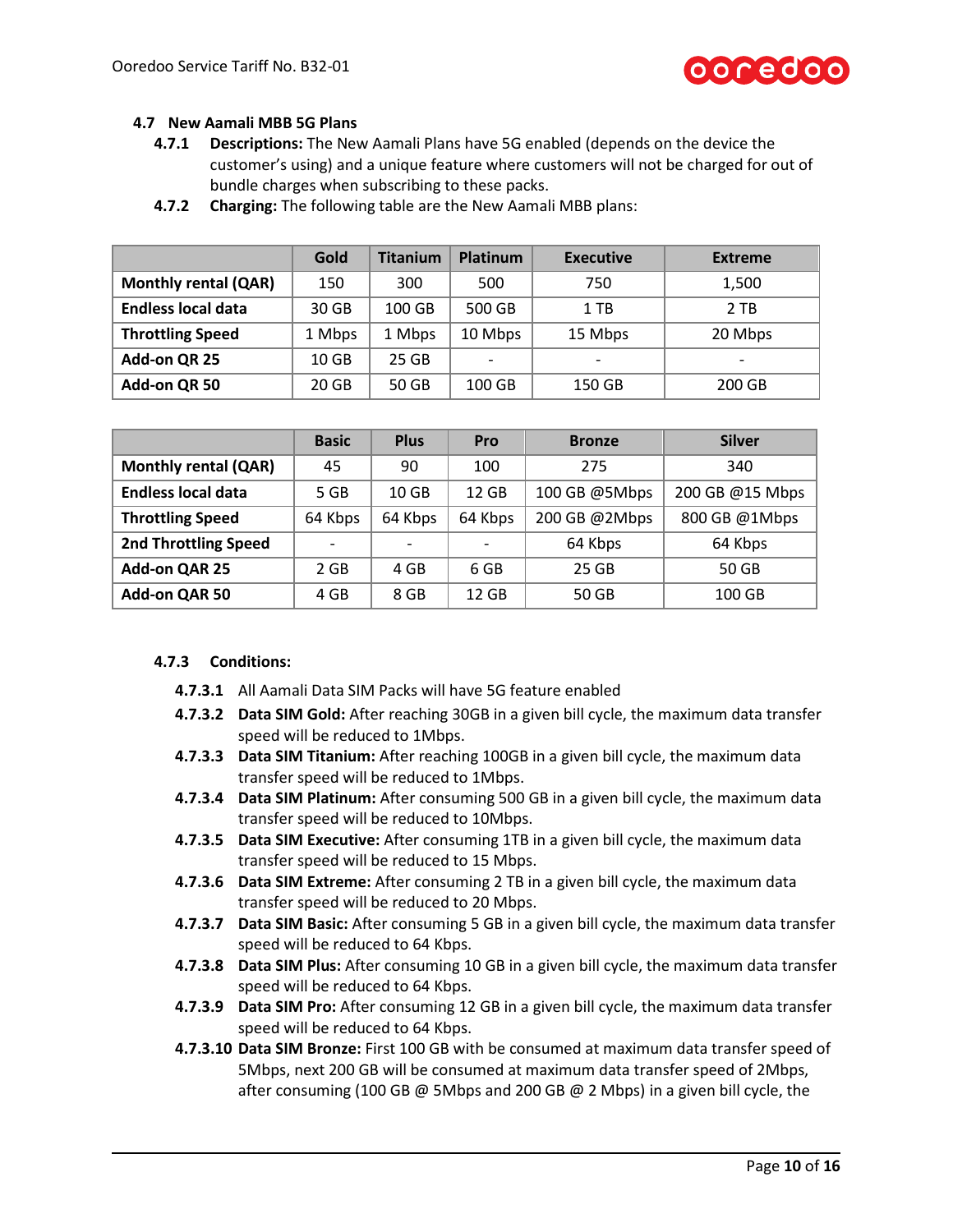

maximum data transfer speed will be reduced to 64 Kbps.

- **4.7.3.11 Data SIM Silver:** First 200 GB with be consumed at maximum data transfer speed of 15Mbps, next 800 GB will be consumed at maximum data transfer speed of 1Mbps, after consuming (200 GB @ 15Mbps and 800 GB @ 1 Mbps) in a given bill cycle, the maximum data transfer speed will be reduced to 64 Kbps.
- **4.7.3.12** Customer can restore local data to full speed by subscribing to Local Data 25 or Local Data 50 add-on or top up with Data Recharge Cards.
- **4.7.3.13** Pack and Add-on allowances cannot be carried over to the next monthly bill cycle.
- **4.7.3.14** To subscribe to the Data SIM Basic plan, Customers need to opt for at least 20  $connections<sup>1</sup>.$
- **4.7.3.15** To subscribe to the Data SIM Plus plan, Customers need to opt for at least 20 connections<sup>2</sup>.
- **4.7.3.16** There is no penalty for maintaining less than 20 connections on either the Data SIM Basic or Data SIM Plus plans.
- **4.7.3.17** For all plans, a one-time connection charge of QAR 50 per connection applies.

 $\overline{\phantom{a}}$ 

<sup>&</sup>lt;sup>1</sup> This means that the minimum initial spend for the Data SIM Basic plan is QR 900 per month.

 $2$  This means that the minimum initial spend for the Data SIM Plus plan is QR 1800 per month.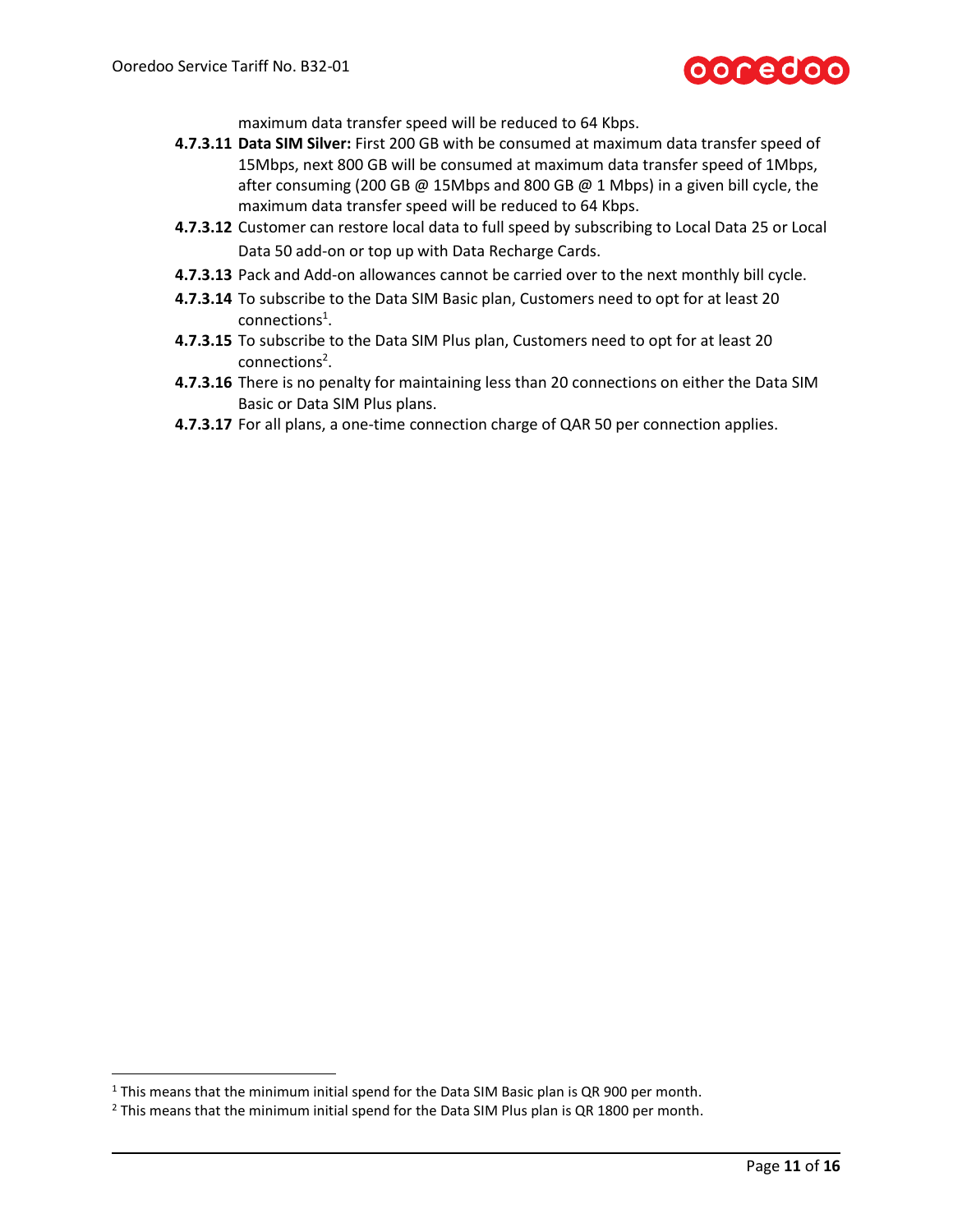

#### **5 Plans, Service Features and Charge Rates**

- **5.1 Commencement of Service**: At the commencement of service the subscriber will be provided with a Data Only SIM card. When the Data Only SIM card is placed in the subscriber's Data Device, the Data Device will be registered into Ooredoo's mobile network and the subscriber will have access to the service. The service shall commence from the date of activation of service.
- **5.2** Ooredoo will fully reimburse the subscriber for the Postpaid Mobile Broadband service if the subscriber is consistently unable to receive service during the minimum service period in locations that Ooredoo has advertised as being covered with the exception of the service availability and limits described in section [3.4.](#page-3-0)
- **5.3** Ooredoo shall exercise all reasonable efforts to provide access that is continuous, except in cases in which the provision of service is affected as set forth in other applicable sections of this tariff and/or the GT&C.

## **5.4 Service Availability and Limits:**

- **5.4.1** Certain factors, such as network changes, traffic volume, transmission limits, service outages, technical limitations, signal strength, customer device, terrain, structures, weather, or other conditions that may arise from time to time, may interfere with actual service quality and availability.
- **5.4.2** Connection may be interrupted, dropped, refused or limited. Ooredoo will not be liable for any service limits due to these conditions that may arise from time to time, subject to our statutory, licence and other obligations.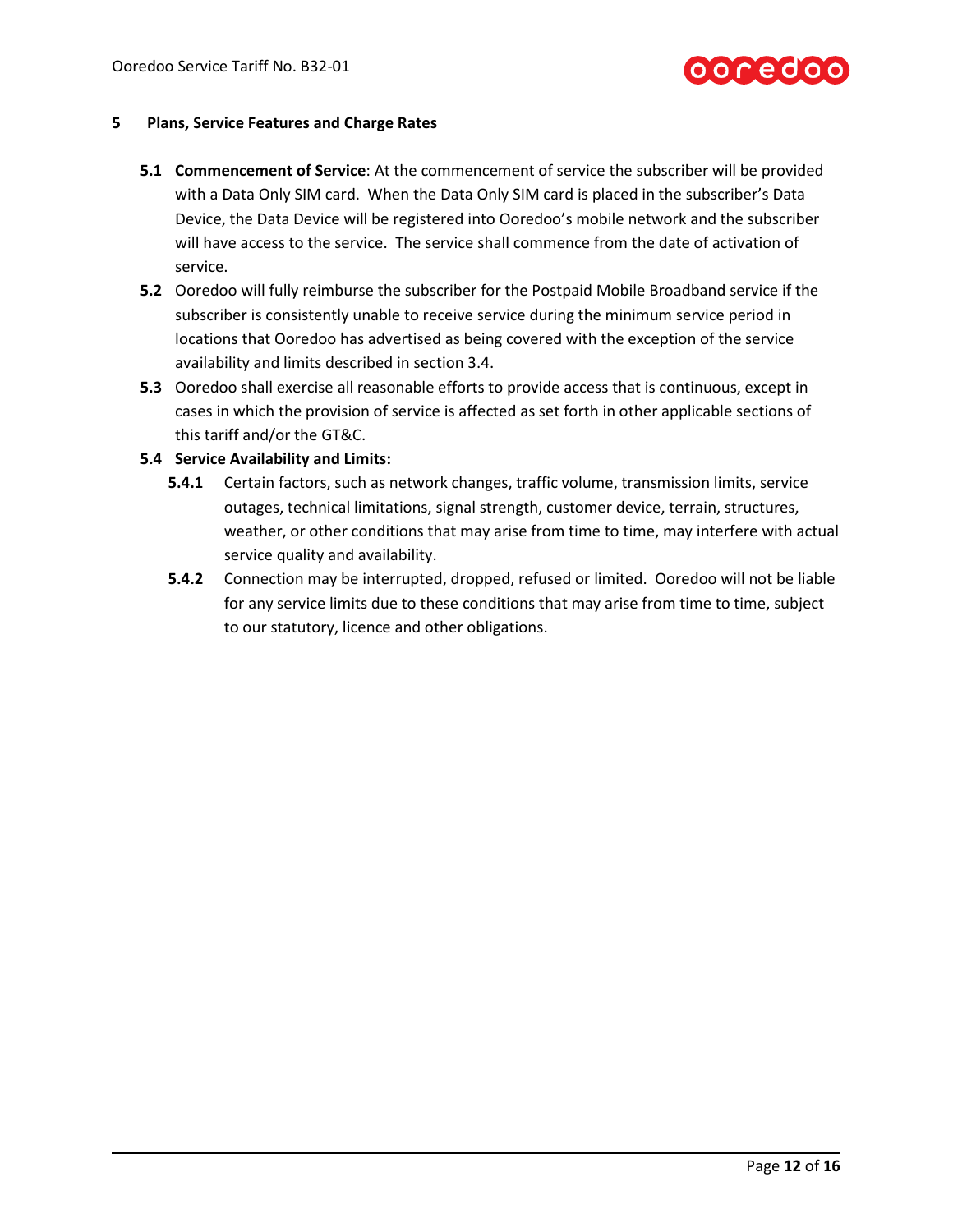

#### **6 Subscriber Obligations**

- **6.1 Equipment**: The Subscriber may acquire equipment from a third-party, provided that all equipment used to connect to Ooredoo's network complies with the technical standards and specifications described in Ooredoo's GT&C.
- **6.2 Data-only SIM Card:** It is the subscriber's responsibility to keep safe the SIM card that is provided to them. SIM Cards are easily damaged and should be handled with care. The subscriber must promptly notify Ooredoo if the SIM Card is damaged. In the event of loss or theft of the subscriber's SIM Card, the subscriber must notify Ooredoo within forty-eight (48) hours of becoming aware of such loss or theft. The subscriber may be charged in the event of loss or theft of the SIM Card.
- **6.3** The subscriber shall comply with any reasonable request by Ooredoo concerning the configuration of the subscriber's data device, data-only SIM Card and/or the use of the service.
- **6.4** Ooredoo may require the subscriber to submit information reasonably related to their service, data device or data-only SIM card.
- **6.5** The customer must notify Ooredoo of such change within 14 days in the case of change of customer billing address.
- **6.6** The subscriber undertakes to use the service personally and for the subscriber's own private interest and shall not transfer the service or assign it to a third party without obtaining Ooredoo's prior written consent.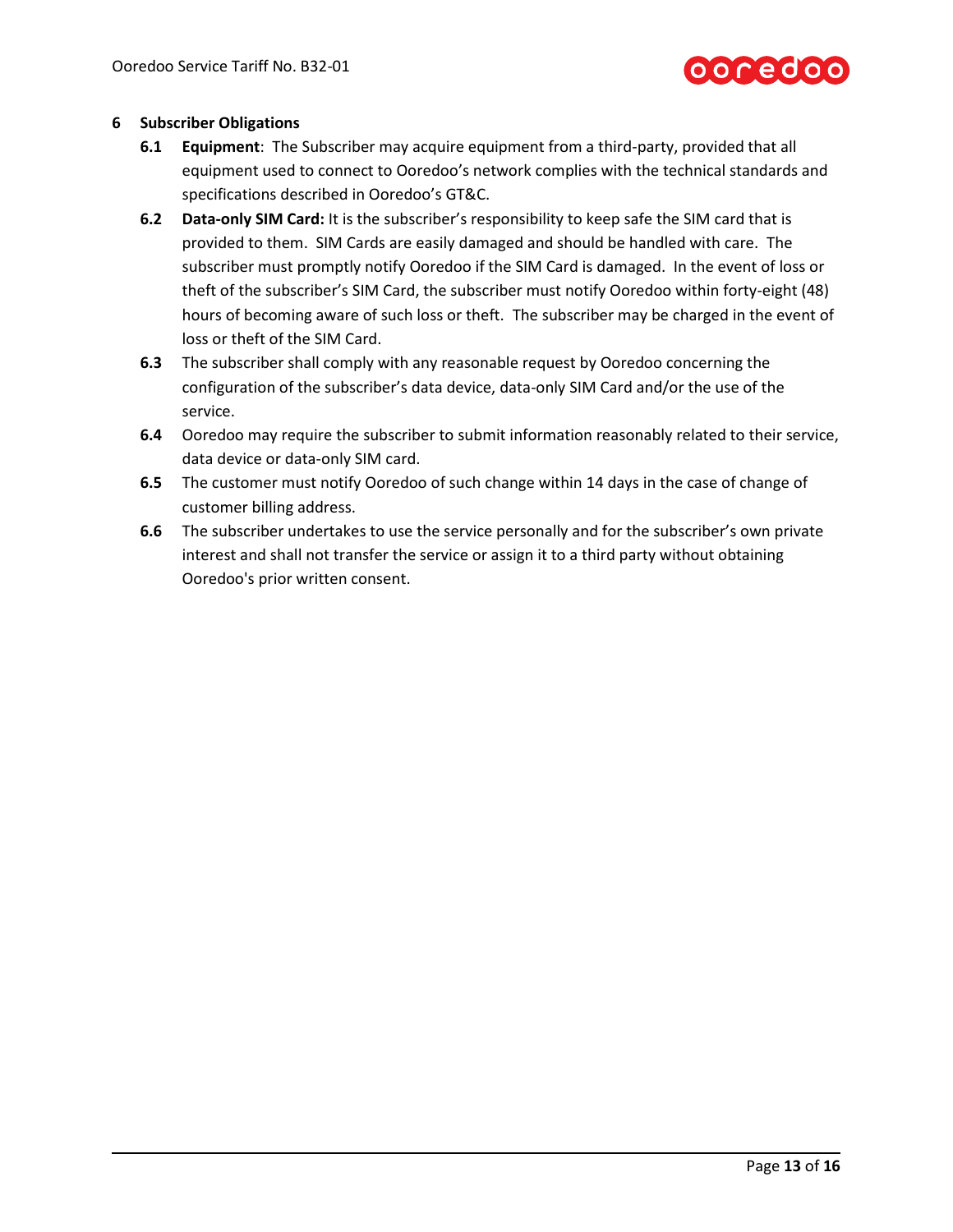

### **7 Mobile Number Portability**

#### **7.1 Porting of mobile number away from Ooredoo**

- **7.1.1 Subscriber may port mobile number:** The Subscriber may port a mobile number allocated to the Subscriber by Ooredoo to the OLO by requesting the port of that mobile number from the OLO. Not all mobile numbers will be technically capable of being ported.
	- **7.1.2 Charges payable as at date of port:** The Subscriber cannot port a mobile number to the OLO until all invoiced charges that are outstanding at the time the Subscriber requests the port are fully paid. If charges are outstanding at the time the Subscriber requests a port, Ooredoo will inform the Subscriber of the amount payable and the timeframe in which that payment must be made to avoid the cancellation of the Subscriber's port request.
	- **7.1.3 Charges that are owed but which have not been invoiced also payable:** The Subscriber must pay all charges that have been incurred by the Subscriber but which have not been invoiced by Ooredoo as at the date of the port, including any early contract termination fees. Ooredoo will issue the Subscriber with a final invoice in respect of those charges. If the final invoice is not paid:
		- **7.1.3.1** within 30 days of the invoice date, Ooredoo may direct the OLO to bar the ability of Users to make outgoing calls (except for calls to emergency service organisation numbers and operator service numbers), send SMS/MMS, access data services and any other outgoing services using the ported mobile number;
		- **7.1.3.2** within 45 days of the invoice date, Ooredoo may direct the OLO to suspend the ability of Users to receive public telecommunications services using the ported mobile number; and
		- **7.1.3.3** within 60 days of the invoice date, Ooredoo may direct the OLO to terminate the supply of the public telecommunications services in respect of the ported mobile number. The Subscriber may lose the right to use the ported mobile number if the invoiced charges are not paid within a certain period after the date of termination.
	- **7.1.4 Termination:** This agreement will automatically terminate on the earlier of:
	- **7.1.4.1** the date on which all invoiced charges under this agreement (including charges invoiced after the date of porting) are received by Ooredoo; and
	- **7.1.4.2** the date that the supply of public mobile telecommunications services to the Subscriber is terminated by the OLO due to non-payment of Ooredoo's outstanding invoices, if applicable.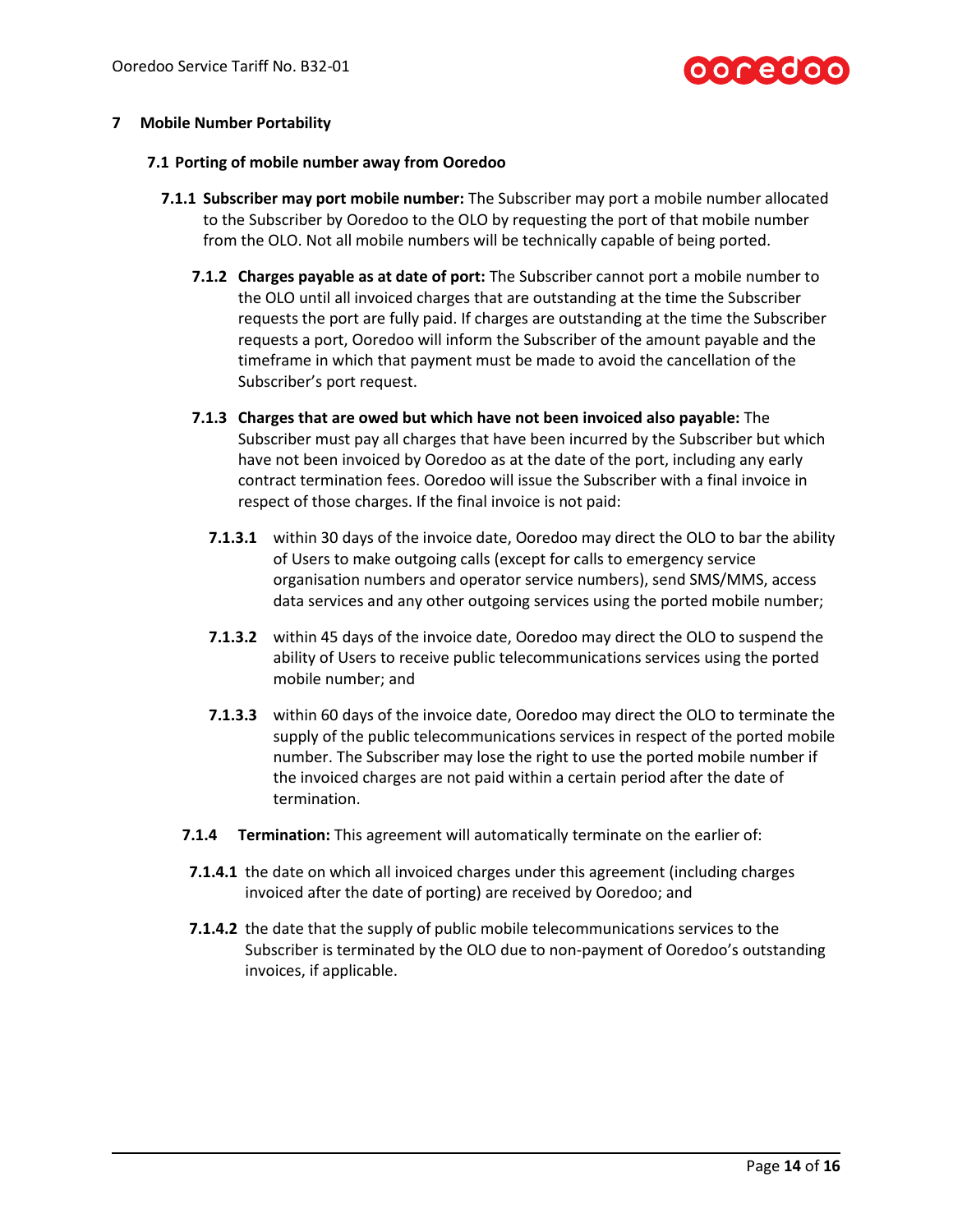

#### **7.2 Porting of mobile numbers to Ooredoo:**

- **7.2.1** A Subscriber that ports a mobile number from the OLO to Ooredoo must pay all charges that are owed to the OLO in respect of that ported mobile number, notwithstanding the fact that the Subscriber has ceased to acquire public mobile telecommunications services from the OLO.
- **7.2.2** If the Subscriber does not pay all outstanding charges to the OLO in respect of that ported mobile number:
	- **7.2.2.1** within 30 days of the invoice date, Ooredoo will, upon request of the OLO, bar the ability of Users to make outgoing calls (except for calls to emergency service organisation numbers and operator service numbers), send SMS/MMS, access data services and any other outgoing services using the ported mobile number;
	- **7.2.2.2** within 45 days of the invoice date, Ooredoo will, upon request of the OLO, suspend the ability of Users to receive public telecommunications services using the ported mobile number; and
	- **7.2.2.3** within 60 days of the invoice date, Ooredoo will, upon request of the OLO, terminate the supply of the public telecommunications services in respect of the ported mobile number. The Subscriber may lose the right to use the ported mobile number if the invoiced charges are not paid within a certain period after the date of termination.
- **7.2.3** If the Subscriber requests the porting of a mobile number to Ooredoo and it is subsequently discovered that the port has been made in error, is fraudulent or the Subscriber does not otherwise have the right to port that mobile number to Ooredoo, Ooredoo may take such measures as are necessary to address this issue, including returning the ported number to the original range holder.

#### **\*\*\*END OF TARIFF\*\*\***